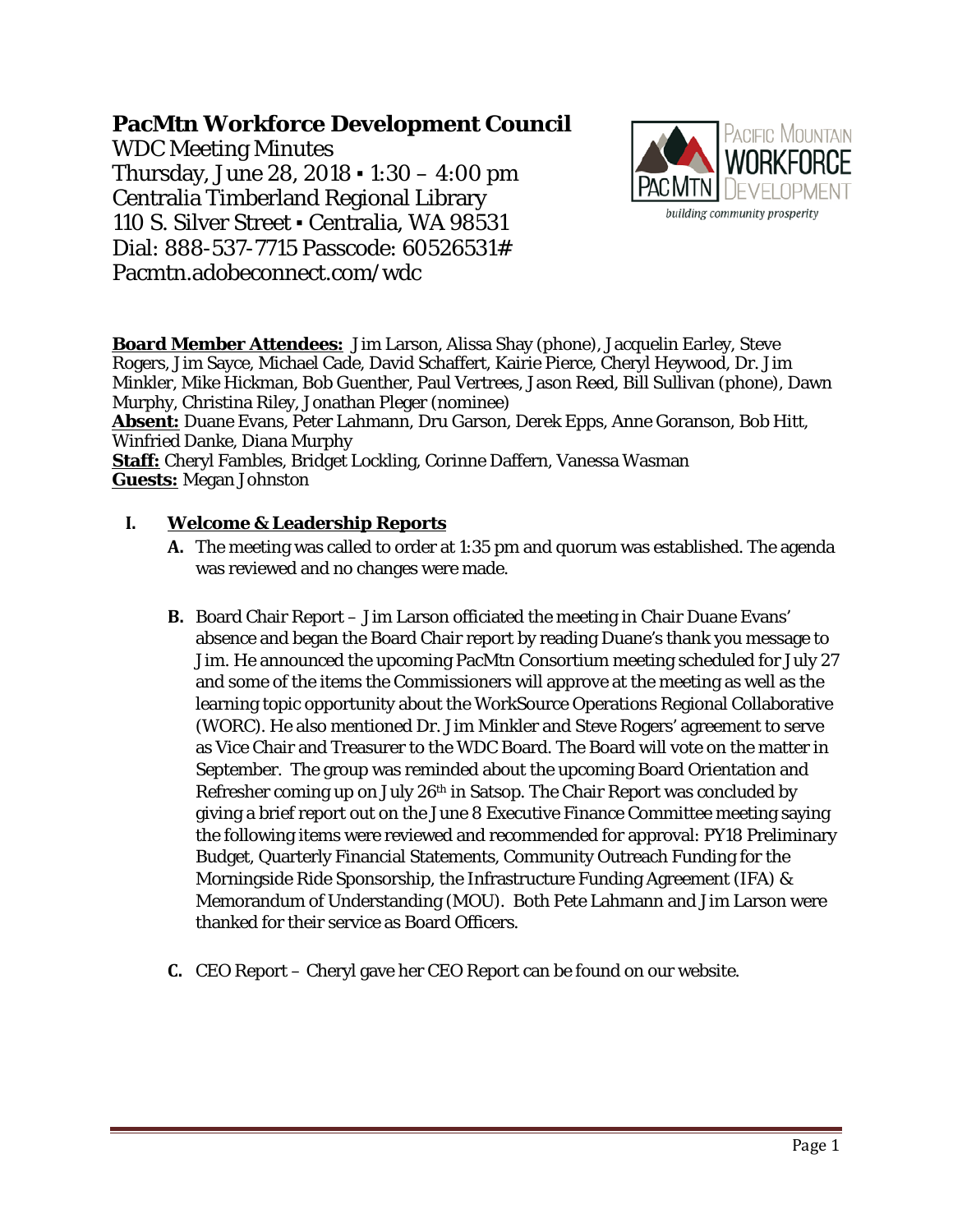#### **II. Consent Agenda**

**A.** Approval of the March 2018 Board Minutes and Approval of the 3rd Quarter Financial Statements – *Michael Cade motioned to approve the Minutes and the Financial Statements, seconded by Bob Guenther.* **Motion carries.**

## **III. Action Items & Strategic Discussions**

**A.** Motion to Approve: PY18 Preliminary Final Budget as Approved at the June 8, 2018 Executive Finance Committee Meeting – Bridget started by discussing the budget comparison information pages saying that details can be found in the comments section next to each line item. Some discussion occurred on administrative costs and Bridget confirmed they stay below 20% and cover administrative office operations, One Stop Operator, system support and development as well as American Job Center support. Some discussion occurred on grant reports upon closeout of the grants and that there is a report on grant deliverables after the grant project has been completed. There was also brief discussion on the budget increases and decreases with each year and those can be found in the budget comparison pages. *Jim Sayce motioned to approve the PY18 Preliminary Final Budget, seconded by Steve Rogers.*  **Motion carries.**

## **IV. Committee & Task Force Updates:**

- **A.** One Stop Committee Cheryl Heywood said that the group has been meeting monthly and have recently updated the charter. The Task Force is also working to deepen understanding regarding WorkSource partnerships and the issues confronting the new and ong0ing working relationships.
- **B.** Targeted Populations David Schaffert said the group focused on the Division of Vocational Rehab and the Order of Selection process to learn how the local workforce system can fill in gaps to provide better support to customers. Next meeting is scheduled for August.
- **C**. Business and Sector Engagement (BaSE) Cheryl Fambles described how this group functions to create an opportunity for engaged business and economic development leaders to guide and support the work of Council to meet their own workforce needs, while also making the best use of their limited time. She mentioned yesterday's labor market trends meeting that PacMtn hosted was very successful and informative. She also said the committee will focus on better engagement on rural business and industry and deeper conversations on cluster studies will occur in the fall including discussions on data regarding meeting the needs of micro-regions.
- **V. Board Learning Feature Topic:** Life Science Upskill/Backfill Initiative (UBI) Project Corinne Daffern presented on this topic that discussed the goals of this initiative designed to help businesses grow their workforce, increase their number of skilled workers, allow current employees to see an increase in their income and allow unemployed or underemployed individuals to secure employment at livable wages in